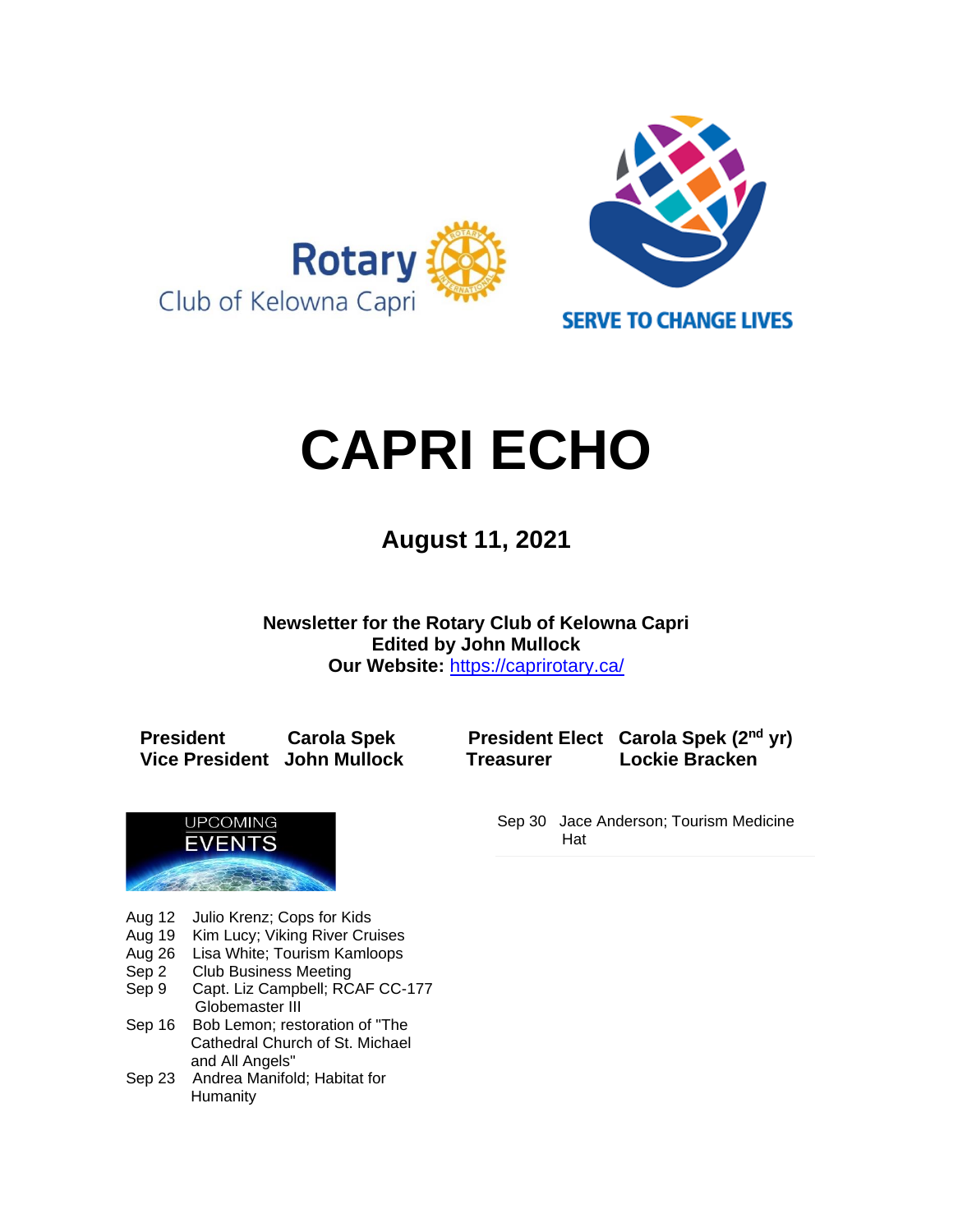# **LAST WEEK'S ZOOM MEETING**



The gathering of the group along with our guest speaker, Anna Boekhoven (upper left)

[www.dropbox.com/t/EkaKhv7yPyU9FOlW](https://www.dropbox.com/t/EkaKhv7yPyU9FOlW)

# **SIGNS SIGNS EVERYWHERE THERE'S SIGNS**





# ſĥ

The longest drum solo was 10 hours and 26 minutes and was performed by the - child sitting behind me on Delta flight 963 from LA to Tokyo.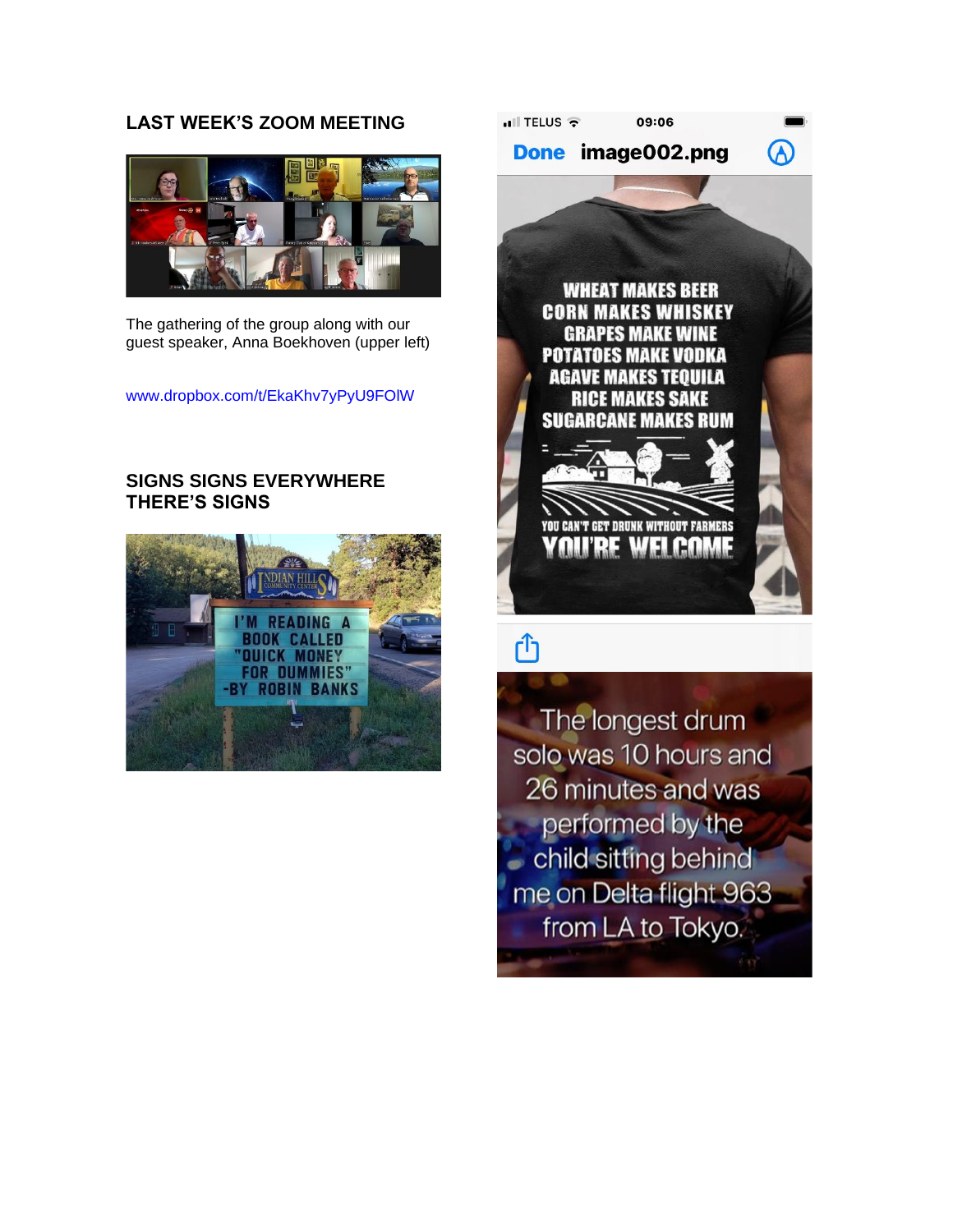

#### **Annual Dues -**

Annual Fees are now due. They are:

- \$200 membership fee plus \$6.05 Square fee (3.05%) if you pay this way.
- \$100 spousal fee including \$3.00 Square fee if you pay this way.

#### **Rotary Foundation –**

#### **What is "Every Rotarian, Every Year" All About?**

This initiative by the Board of Trustees of The Rotary Foundation encourages "every Rotarian, every year" to:

1. Participate in a Foundation program that is making a difference in the world 2. Contribute to the Foundation's Annual Fund at a sustainable amount

The Rotary Foundation even has banners for clubs where every member contributes at least US\$25 to the Annual Fund with a US\$100 per capita during the Rotary year. Today, around 1/3 of Rotarians participate in this initiative. In 2020-21, The Rotary Foundation was able to award 1,957 global grants for large scale sustainable projects due to the generosity of these Rotarians. Think about how much more Rotary could accomplish in the world if all of our 1.2 million worldwide members each gave at least US\$25 to our Foundation's Annual Fund.

**If you are a part of the "Every Rotarian, Every Year" initiative – I personally thank you for your support of The Rotary Foundation and its work.**



**Art Gillan –** Art recently suffered a stroke and is laid up in the hospital. While the damage appears to be limited, the current forecast is that he is going to be their guest for up to six weeks. I did talk to him on the phone and passed our best wishes but visiting is not allowed under Covid protocols. Fortunately, he does have a telephone and he would really appreciate it if you could give him a call at 250 – 868 – 1651.

#### **Rotary District 5060 Website –**

Rotarians need to make a habit of visiting this site on a regular basis.

#### <https://portal.clubrunner.ca/50005>

**Meeting Space –** President Carola has been chatting with the Capri Hotel about the possibility of holding meetings again. The hotel has increased prices and also requires a guarantee of ten members at every meeting. This development was not well received and so we are beginning to look at other meeting spaces such as local golf courses.

Another consideration was the use of hybrid meetings and alternate meetings such as inperson then meeting by Zoom only.

On the plus side we seem to have some time as it Covid Delta is more infectious than expected and the Kelowna area has been locked down again by the Provincial Health Officer.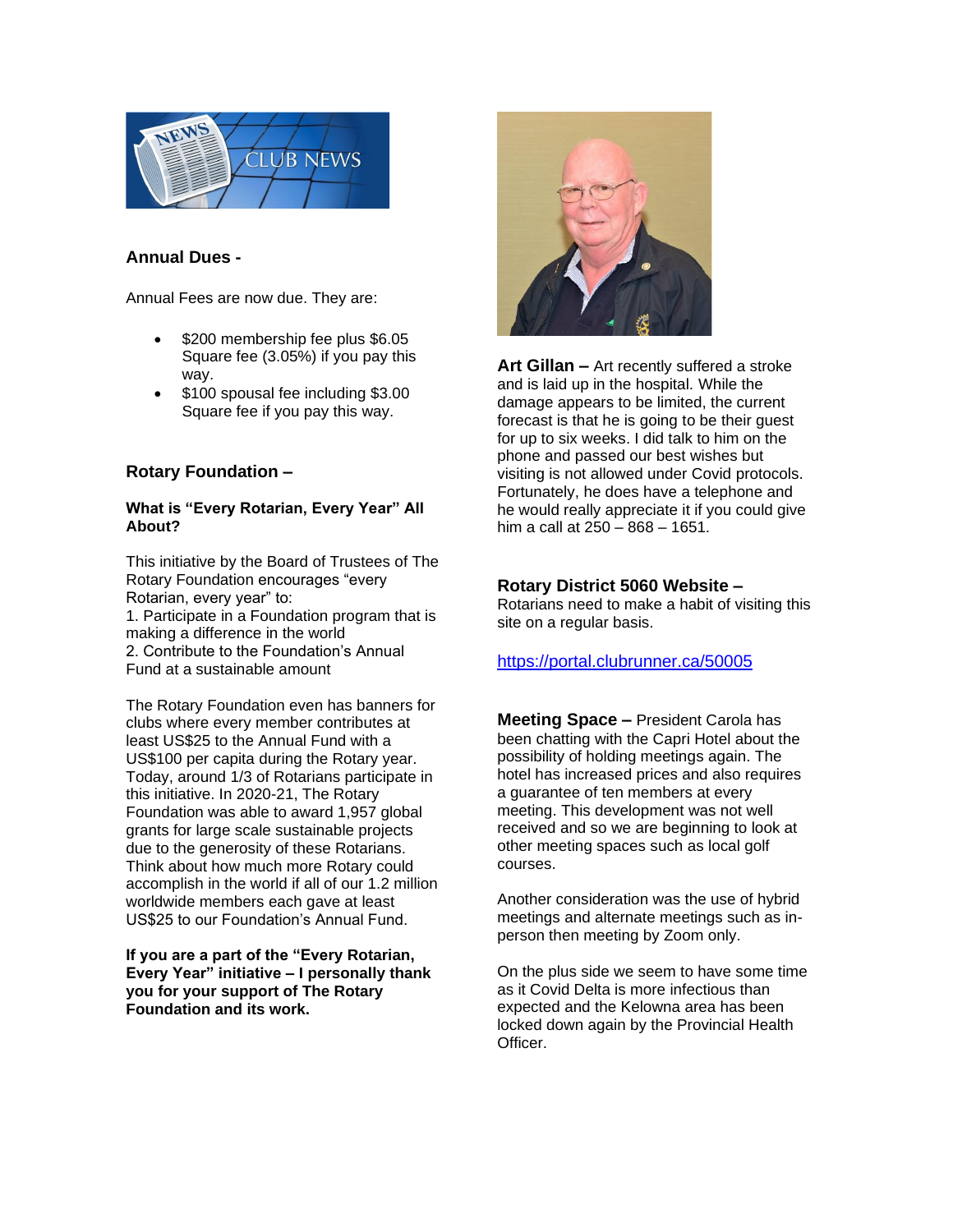#### **Rotary District Videos**

#### [https://vimeo.com/rotary5060/video](https://vimeo.com/rotary5060/videos)[s](https://vimeo.com/rotary5060/videos)

There are new video Zoom recordings uploaded to the district Vimeo page frequently for your viewing pleasure.

# **THIS WEEK'S REGULAR MEETING**



Thursday, August 12, 2021 at 7 pm.

As in the previous year, there will be a social period from 6:45 to 7 pm.

**MY SUNDAY COFFEE IS RECREATIONAL** AS OPPOSED TO **WEEKDAYS WHEN IT'S MEDICINAL.** 



## **HUMOUR**

This morning my son said his ear hurt and I said on the inside or outside, so he walks out the front door, comes back in and says both. Moments like this got me wondering if Im saving too much for college.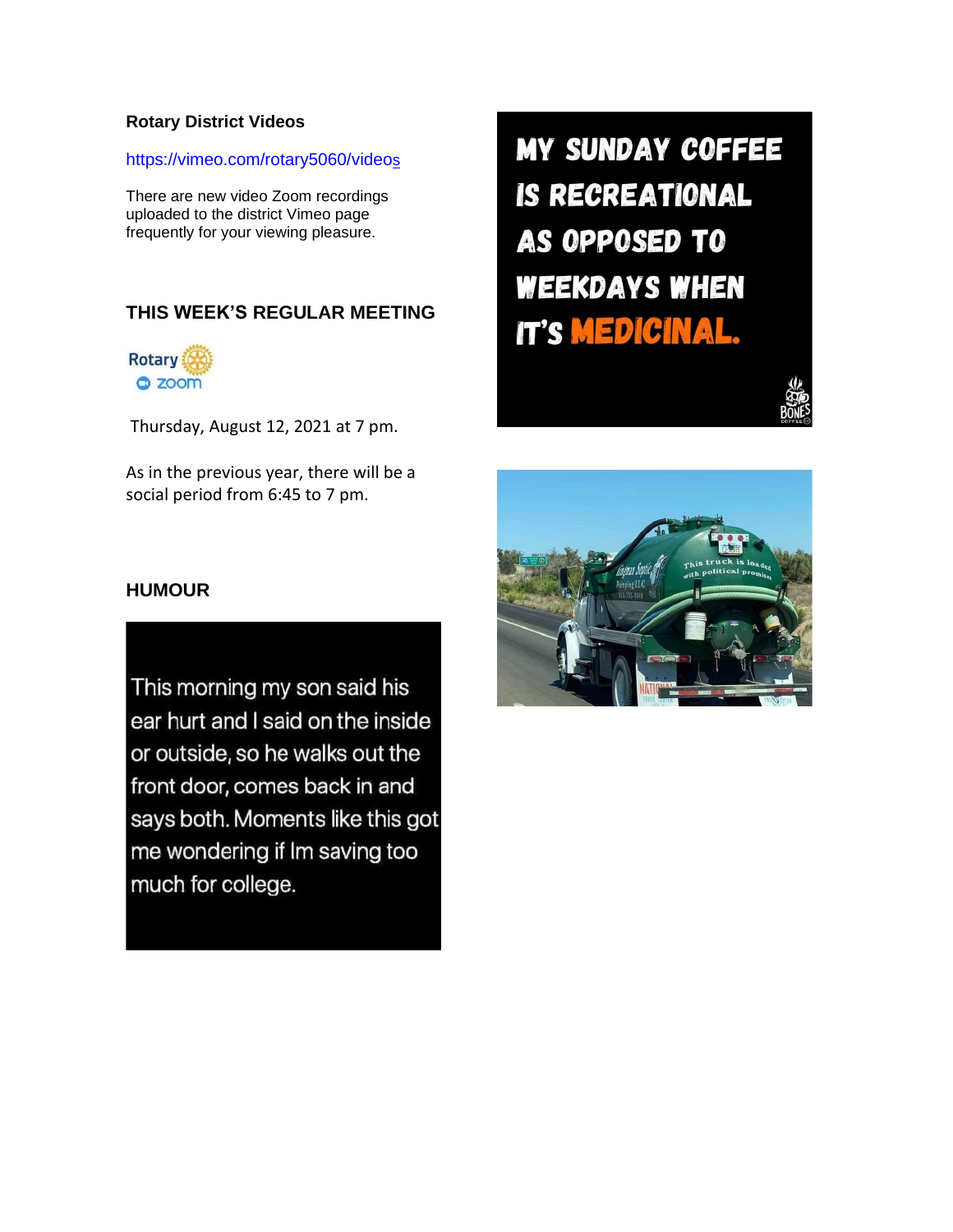# **GUEST SPEAKER**



Anna Boekhoven is a member of the St. John's Ambulance and is actively engaged with one of their programs.



These are not Service dogs The therapy dog program is the use of mild-mannered dogs to visit with people who are suffering under a lot of stress,. Where they are used is…

#### **PROGRAM OVERVIEW - Where We Visit**



- Hospitals & care homes
- Universities & colleges
- **Special Initiatives** 
	- · YVR
	- · VGH
	- BC Childrens Hospital
- Paws Inside
- Paws 4 Stories Program

#### **HERAPY DOG PROGRAM - History**



- Established in Ontario in 1992
- ä, First therapy dog team in BC in mid-1990s<br>Currently have 800+ volunteers<br>through BC
	- through BC<br>23 active units from Vancouver and<br>the Lower Mainland to Fort St John
	-



Anna's presentation was very interesting and included a couple of short videos of the therapy dogs at work.

# **GALLERY**

Ever wondered why they take your passport at places like airports and put them under a UV black light, Let's see what happens



*Canadian passport*



*US passport*